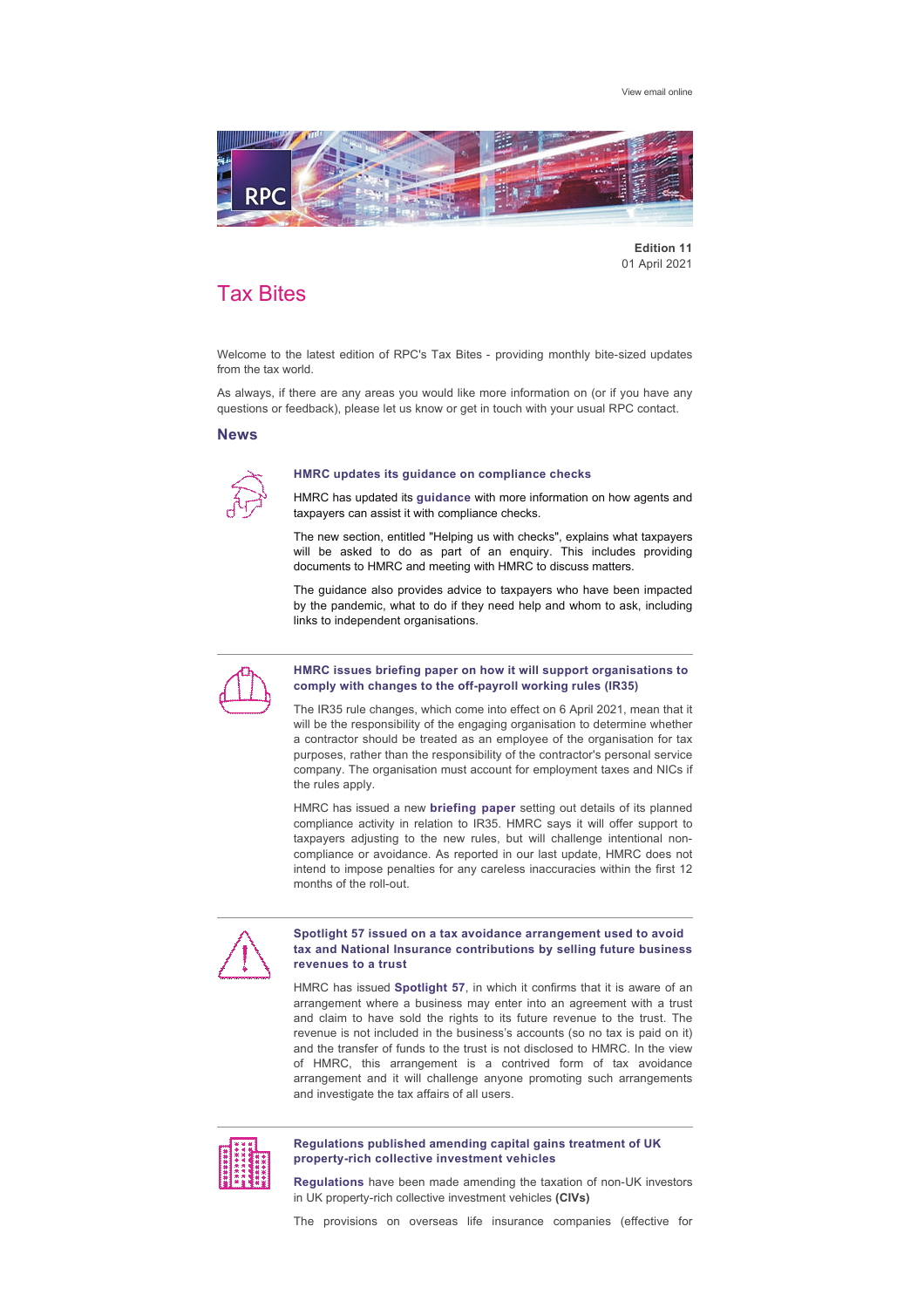disposals after 5 April 2019) now disapply substantial indirect interest treatment if the company disposing of an asset deriving at least 75% of its value from UK land (UK property-related asset) is an overseas life insurance company or would be if carrying on business through a UK permanent establishment, no more than 40% of the market value of its assets immediately before the disposal derives from investments in UK land or UK property-rich companies, the UK property-related asset is an interest in a CIV that is a UK property-rich company and, immediately before disposal, the disposing company did not have a 10% interest in that CIV.

Additionally, the provisions on offshore CIVs (effective for disposals after 5 April 2019) now disapply substantial indirect interest treatment if the CIV disposing of a UK property-related asset meets the non-UK real estate and genuine diversity of ownership conditions, it is not a UK feeder vehicle immediately before the disposal, the UK property-related asset is an interest in a CIV that is a UK property-rich company and, immediately before disposal, the disposing CIV did not have a 10% interest in that other CIV.

From 24 March 2021, the new provisions will apply indirect interest treatment to entities disposing of UK property-related assets due to 50% investment only if the connected CIV and other relevant CIVs are all UK property rich.

If a disposal occurred after 5 April 2019, the regulations specify that the deemed market value of disposals and corresponding deemed receipts, attract "just and reasonable" reductions if part of the relevant UK propertyderived amount attracts income or corporation tax.



## **Government publishes its response to the House of Lords Economic Affairs Finance Bill Sub-Committee report on whether new powers for HMRC are fair and proportionate**

The UK government has published its **[response](https://committees.parliament.uk/publications/4734/documents/48082/default/)** to a report produced by the House of Lords Economic Affairs Finance Bill Sub-Committee on whether new powers for HMRC are fair and proportionate. The government accepted a number of recommendations, including the following:

- o HMRC should re-examine triggers for promoters of tax avoidance schemes (POTAS) rules to reduce the impact on genuine professional advisers;
- o current legislation targeting POTAS is adequate, but this area should be monitored for areas of potential improvement;
- $\circ$  taxpayers should be better informed to help them to identify tax avoidance schemes;
- o any suggestions for extensions to HMRC powers should set out why its current powers are insufficient to achieve the desired policy objectives.

## **Case reports**



#### **SSE Generation – Taxpayer's capital allowances victory marred by procedural issue**

In *HMRC v SSE Generation Ltd* [2021] EWCA Civ 105, the Court of Appeal **(CA)** has dismissed HMRC's appeal and agreed with the Upper Tribunal's **(UT)** decision that expenditure on parts of a hydroelectric power scheme was eligible for capital allowances.

However, in an interesting twist, one item that had been overturned by the UT in favour of the taxpayer and considered as plant was disallowed by the CA. This was not because the CA deemed it not to qualify (it agreed it should have been allowed in full) but because of a procedural error. The taxpayer had not sought permission to appeal the decision reached by the First-tier Tribunal (FTT) when it concluded it was not plant. As a consequence, the taxpayer was denied the opportunity to claim on this one item.

The CA's decision on this procedural issue does mean that taxpayers whose appeals to the FTT have been largely successful and who are faced with an appeal by HMRC from the FTT, will need to give careful consideration as to whether they should seek permission to appeal in relation to any issue in respect of which they were unsuccessful.

You can read our commentary on this decision **[here](https://www.rpc.co.uk/perspectives/tax-take/sse-generation-taxpayers-capital-allowances-victory-marred-by-procedural-issue/)**.